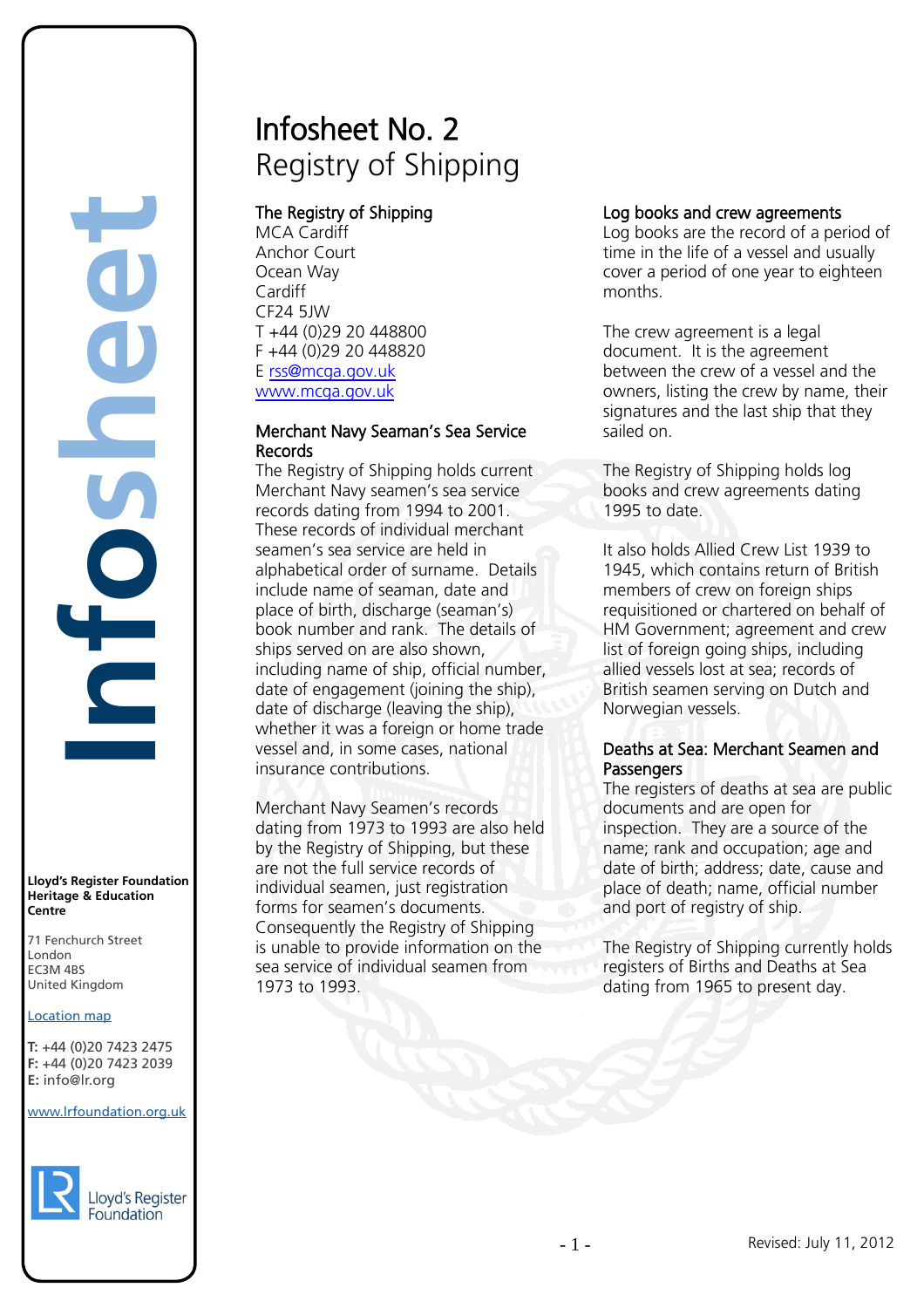

**Lloyd's Register Foundation Heritage & Education Centre**

71 Fenchurch Street London Information Services EC3M 4BS United Kingdom

#### Location map

T: +44 (0)20 7423 2475 **F:** +44 (0)20 7423 2039 Fax: +44 (0)20 7423 2039 **E:** info@lr.org  $F \rightarrow (0/20, 1 + 2)$ 

EC3M 4BS

#### www.lrfoundation.org.uk



Lloyd's Register Foundation

# RS Records held by the National Archives:

#### National Archives

Ruskin Avenue Kew Surrey TW9 4DU T +44 (0)20 8876 3444 E [enquiry@nationalarchives.gov.uk](mailto:enquiry@nationalarchives.gov.uk) [www.nationalarchives.gov.uk](http://www.pro.gov.uk/) 

The National Archives (incorporating the Public Record Office and National Register of Archives) holds the majority of the early records of the Registry of Shipping. These records are detailed below with class references (where known).

#### First Register of Merchant Seaman's Service 1835 – 1844

The registration of seamen was introduced by the Merchant Shipping Act 1835.

- BT 120: Register of Seamen, Series 1 (1835 - 1836).
- BT 112: Register of Seamen, Series 11 (1835-1844).
- BT 119: Alphabetical Index to Seamen.

#### Second Register of Merchant Seaman's Service 1845 - 1854

The Merchant Shipping Act 1844 stipulated that every British seaman should have a register ticket. The details given when applying for a ticket were: name, date and place of birth, date and capacity of first going to sea, capacity since, any service to the Royal Navy and capacity, employment at sea and home address.

- BT 113: Registers of Seaman's Tickets (1845 – 1853).
- BT 114: Alphabetical Index to Registers of Seaman's Tickets.
- BT 115: Alphabetical Register of Masters' Tickets.

## Third Register of Merchant Seaman's Service 1854 – 1856

This register of merchant seamen's service was opened in 1854. Arranged in alphabetical order of surname, it records the age, place of birth, voyage details (ship name and port of departure) for individual seamen. In 1856 it was considered that the obligation to maintain a register of seamen was satisfied by the crew list and the register was closed.

• BT 116: Register of Seamen: Series 111.

## Fourth Register of Merchant Seaman's Service 1913 - 1940

- BT 364: Register of Seamen, Combined Numerical Index (CR1, CR2 and CR10).
- BT 348: Register of Seamen, Central Index, Numerical Series (CR 2, microfilm).
- BT 349: Register of Seamen, Central Index, Alphabetical Series (CR 1, microfilm).
- BT 350: Register of Seamen, Special Index, Alphabetical Series (CR 10, microfilm).
- The original record cards that make up the Fourth Register of Merchant Seaman's Service 1913 to 1940 are currently held by Southampton Archive Services (see address below).

#### Fifth Register of Merchant Seaman's Service 1941 - 1972.

• BT 382.

## Merchant Seaman's Pouches 1913 – 1940

These pouches were a central repository for seamen's documents; comprising many documents that a seaman would have had to submit to the Registry of Shipping during his career and copies of documents issued to him. The documents would include applications for discharge books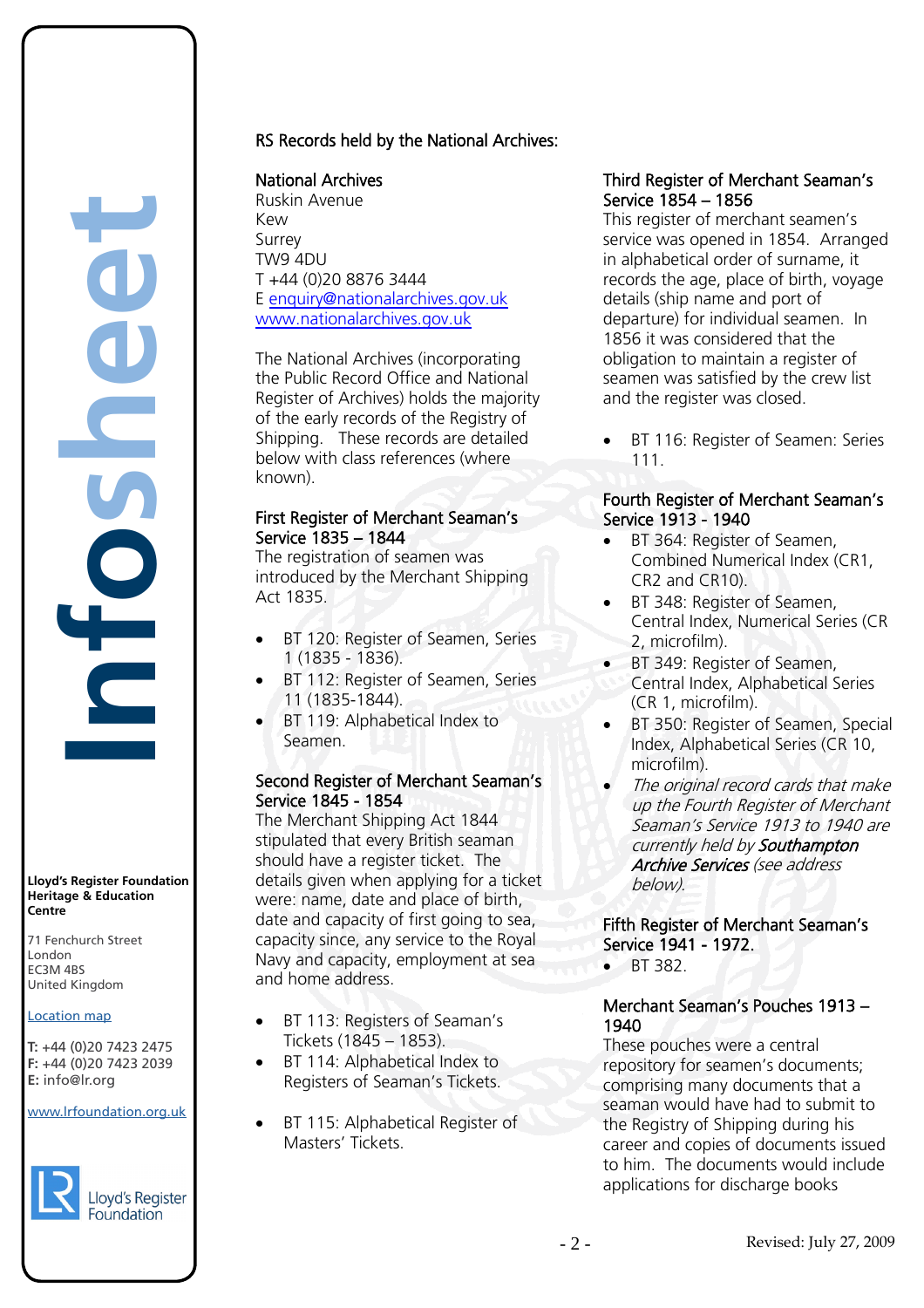**Infosheet** rd's Register Foundat<br>
itage & Education<br>
tre<br>
Eenchurch Street<br>
don<br>
M 4BS<br>
ted Kingdom<br>
ation map<br>
44 (0)20 7423 2475<br>
44 (0)20 7423 2039<br>
nfo@lr.org

**Lloyd's Register Foundation Heritage & Education Centre**

71 Fenchurch Street London Information Services EC3M 4BS United Kingdom EC3M 4BS

## Location map

T: +44 (0)20 7423 2475 **F:** +44 (0)20 7423 2039 Fax: +44 (0)20 7423 2039 **E:** info@lr.org Email: histinfo@lr.org

www.lrfoundation.org.uk



Lloyd's Register Foundation

(including photographs of the seaman), Sea Service Records, records of certificates issued, etc. The Pouches sometimes contain record cards extracted from the Fourth Register of Seaman's Service.

BT 372: Central Register of Seamen's Records ("Pouches").

# Certificates of Competency

From 1845 masters and mates of foreign going vessels took voluntary examinations of competency. These exams became compulsory in 1850 and from 1854 masters and mates of home trade vessels were also required to take these examinations.

The certificates show place & date of birth; register ticket number; rank; and date of issue. May also show details or previous ships, injuries or death.

The registers are held under the following Board of Trade references:

- BT 122: Certificates of Competency Masters and Mates Foreign Trade (1845-1900).
- BT 124: Certificates of Service Masters and Mates Foreign Trade (1850-1888).
- BT 125: Certificates of Competency Masters and Mates Home Trade (1855-1921).
- BT 123: Registers of Certificates of Competency Masters and Mates of Steamships Foreign Trade (1881- 1906).
- BT 126: Registers of Certificates of Service Masters and Mates Home Trade (1855-1888).
- BT 115: Alphabetical List of Masters (1845-1854).
- BT 128: Colonial Competency Certificates.
- BT 139-142: Competency Certificates Engineers.
- BT 143: Misc. Competency Certificates.
- BT 317/1-7: Re-issues Competency Certificates.

BT 352: Competency All.

Additional records relating to officers of the Merchant Marine include:

- BT 129-130: Fishing Skippers and Mates (1880-1921).
- BT 138: Fishing Skippers and Mates (1880-1917).
- BT 336: Changes of Master (1893- 1948).
- CUST 70/188: Bristol Transfer of Ships or Changes of Master (1842- 1854).

## Log books and crew agreements

• For 1861 - 1938 and 1951 - 1990, a 10% sample of all log books are held at the National Archives. Ref. BT 99: Agreements and Crew Lists, Series 11.

The National Maritime Museum (see address below) holds the

remaining 90 per cent of crew lists for 1861, 1862 and all years ending in 5 (except 1945). Various county record offices, libraries and archives hold those crew lists not held by the NMM or TNA for the period 1863-1912 (see attached list). The Maritime History Archive (MHA), Memorial University of Newfoundland, holds all of the crew lists not taken by other institutions for the years 1863 – 1976.

- The Registry of Shipping is currently in the process of transferring all Second World War official log books and crew agreements to The National Archives, these date 1939 to 1946 (NB log books started in 1945 run into 1946). They will be held under class reference BT 381: Second World War Log Books and Crew Agreements. The transfer should be completed in Autumn 2002.
- Ships' Log Books and Crew Lists 1747 - 1860 are held under BT 98: Agreement and Crew Lists, Series I.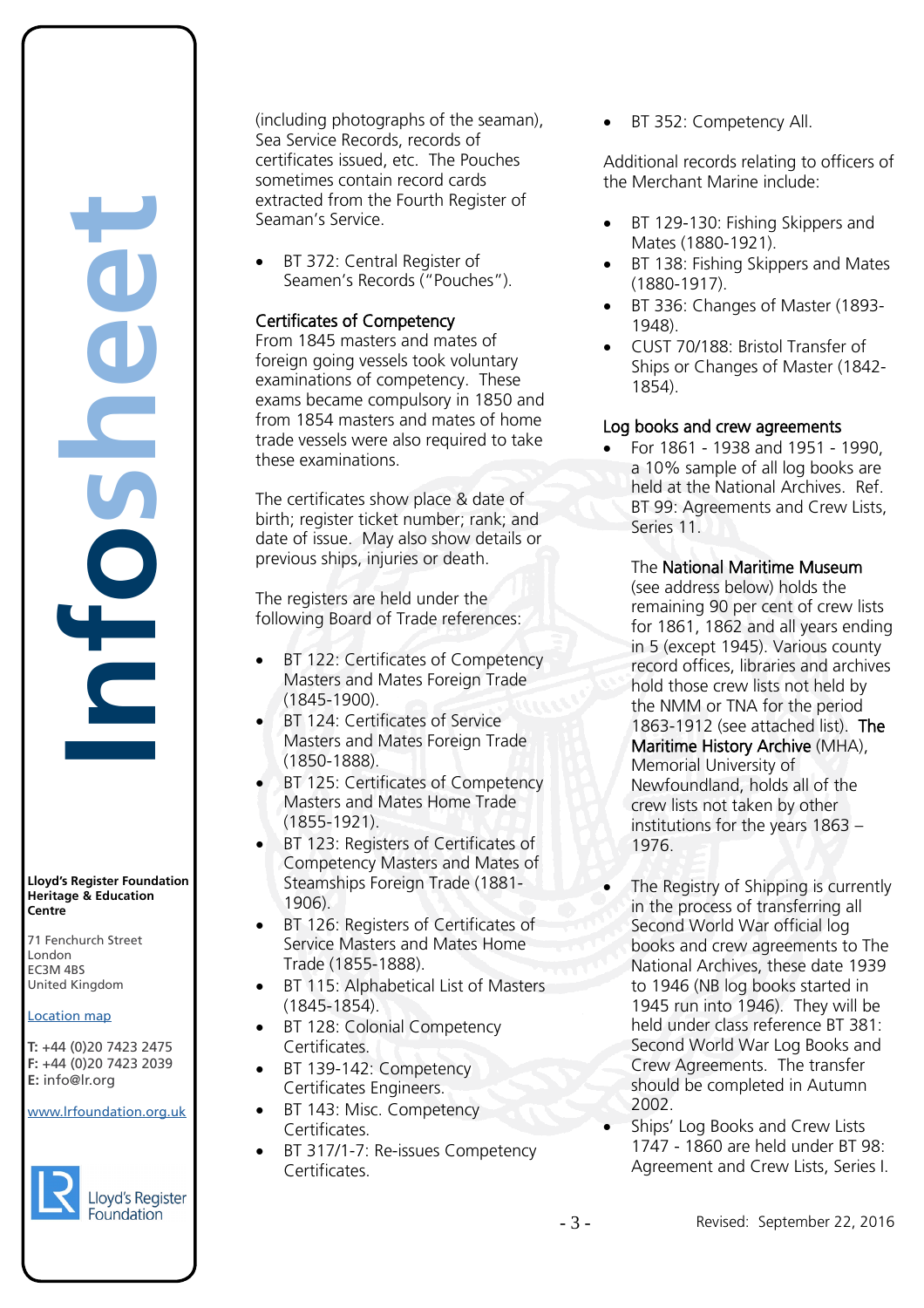**Lloyd's Register Foundation Heritage & Education Centre** rd's Register Foundat<br>
itage & Education<br>
tre<br>
Eenchurch Street<br>
don<br>
M 4BS<br>
ted Kingdom<br>
ation map<br>
44 (0)20 7423 2475<br>
44 (0)20 7423 2039<br>
nfo@lr.org

**Infosheet**

71 Fenchurch Street 7 Thematen Server<br>London EC3M 4BS United Kingdom

#### Location map

T: +44 (0)20 7423 2475 **F:** +44 (0)20 7423 2039 Fax: +44 (0)20 7423 2039 **E:** info@lr.org  $F \rightarrow (0/20, 1 + 2)$ 

EC3M 4BS

www.lrfoundation.org.uk



Lloyd's Register Foundation

- 'Special Ships', also known as celebrated ships, (1861 onwards). A selection was made of log books and crew agreements from famous ships, such as the Titanic and Great Britain. These are held under BT 100: Agreements and Crew Lists, Series III.
- BT 144: Agreement and Crew Lists. Series IV holds a 10% sample of fishing vessels of less than 80 gross tons for the period 1884 - 1919. Later records are held in BT 99 (as above).
- BT 165: Agreements and Crew Lists holds log books and crew agreements for 1914-1918.
- BT 165: Ship's Official Log Books. These contain entries of births and deaths at sea 1902-1938.

## Births, deaths and marriages at sea: merchant seamen & passengers

- BT 334: Registers and Indexes of Births, Deaths and Marriages at sea. These records span 1891 to 1964 and include the death registers of passengers and crew lost on the Titanic and Lusitania.
- BT 158: Register of Births, Marriages and Deaths of Passengers at Sea (1854 - 1890).
- BT 160: Registers of Births of British Nationals at Sea and BT 159: Registers of Deaths at Sea of British Nationals (from 1874).
- BT 153: Registers of Wages and Effects of Deceased Seamen.
- BT 154: Indexes to Seaman's Names and Indexes to Ships' Names.
- BT 156: Monthly Lists of Deaths of Seamen.
- BT 157: Registers of Seaman's Death Classified by Cause.
- BT 341: Inquiries into Deaths at Sea, Papers and Reports. Covers years 1939 to 1946 and 1964.
- BT 347: Daily Casualty Registers, 1939 - 1945.
- RG 32: Foreign returns.
- CUST 67/74: Falmouth register of deaths and births.

# Rolls of Honour, First and Second World Wars

• BT 339: Registers of Certificates of Competency and Service

## Transcripts and transactions

Under the 1786 Merchant Shipping Act, all British ships with a deck of more than 15 tons burden had to be registered at their home port. Customs officers issued numbered certificates and then sent copies, in book form, to Custom House in London or Edinburgh. These were called transcripts. From 1825 more detailed information on ownership was recorded. Ships were divided into 64 shares and the changes to the ownership of those shares, transactions, were recorded also. Changes of masters (who usually held shares) are shown. The information available includes:

- name and home port
- date of registration
- name, address and occupation of owner(s)
- master
- place and date of construction (or capture)
- vessel characteristics such as masts, dimensions, type, decks, whether it has a figurehead and/or galley.

Unfortunately a fire in 1814 at the London Custom House destroyed all earlier records, so the series begins in that year. However, the Port of London Registration Books 1786-1814 have been added; these are excellent references and contain details of many of the finest merchant ships of that period, including the East Indiamen.

Scottish custom houses sent their transcriptions to Edinburgh, and Edinburgh then sent a copy to London; hence the Edinburgh records cover Scotland only, but London records cover the whole United Kingdom. The local customs houses retained their own register, of course, so that these generally pre-dated 1814 and may go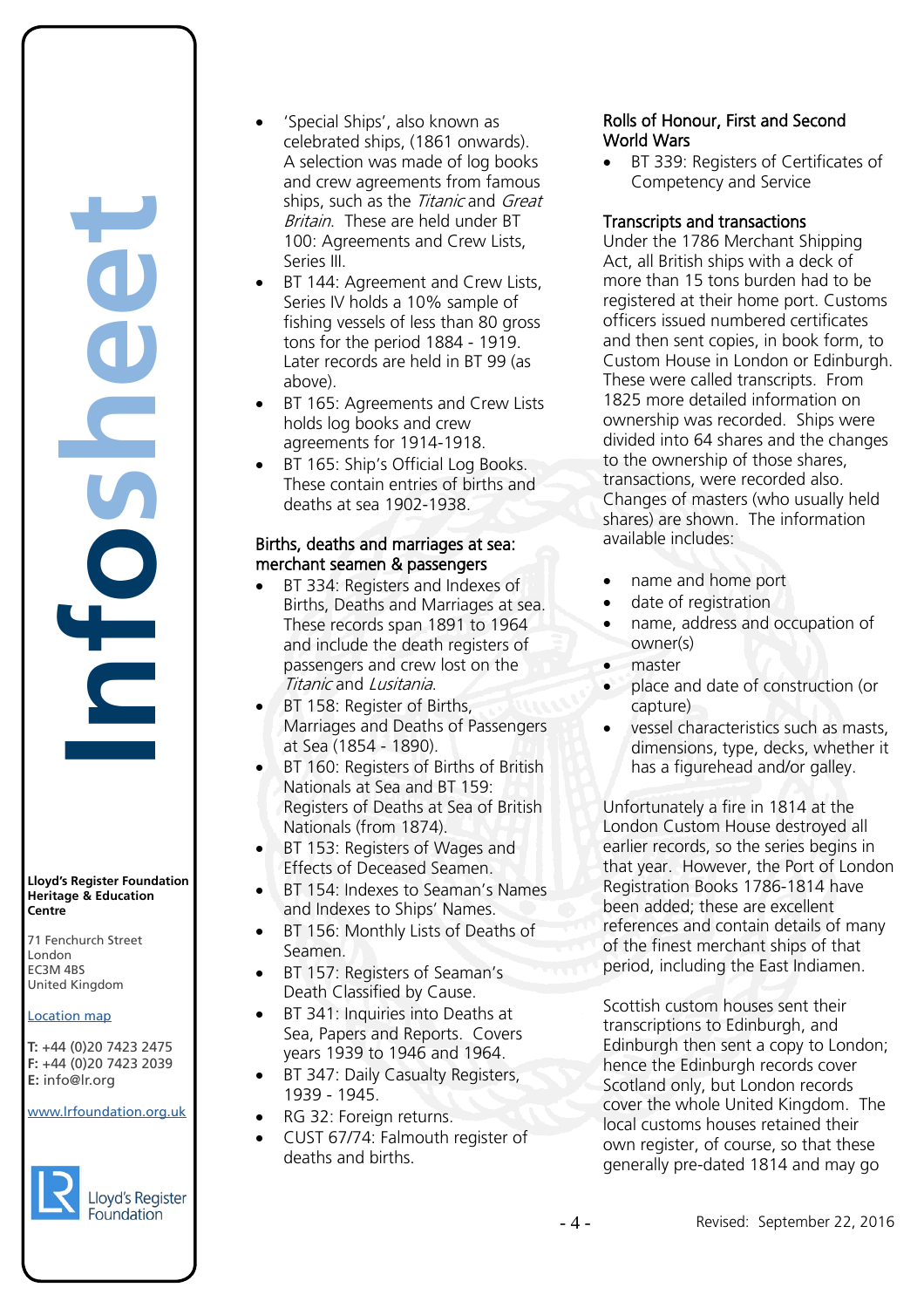**Infosheet** rd's Register Foundat<br>
itage & Education<br>
tre<br>
Eenchurch Street<br>
don<br>
M 4BS<br>
ted Kingdom<br>
ation map<br>
44 (0)20 7423 2475<br>
44 (0)20 7423 2039<br>
nfo@lr.org E

**Lloyd's Register Foundation Heritage & Education Centre**

71 Fenchurch Street 7 Thematen Server<br>London EC3M 4BS United Kingdom EC3M 4BS

#### Location map

T: +44 (0)20 7423 2475 **F:** +44 (0)20 7423 2039 Fax: +44 (0)20 7423 2039 **E:** info@lr.org  $F \rightarrow (0/20, 1 + 2)$ 

#### www.lrfoundation.org.uk



Lloyd's Register

back as far as 1768. Records are held under reference: BT 107: Series I

The Merchant Shipping Act of 1854 consolidated the administration of the British Merchant Fleet and the Transcripts in Series II (BT 108) contain additional information, such as the builder's name, official number (assigned to newly-registered ships after 1854) and, where applicable, engine details.

Indexes to Transcripts (BT 111). There are four indexes to the records as described above.

From 1854 copies of transactions (the sale of shares etc) were submitted on a separate form to the transcripts and are found under the reference BT 109. Until 1889, however a dual system was in operation, so transactions are also mentioned in the transcripts.

From 1889 all papers relating to a ship were kept together and filed away only when the ship registry was closed. These are now held under reference: BT 110, Series IV (Closed Registries). In order to search through this series it is necessary to know when the Registry was closed. This would happen when a ship was lost, broken up or sold into foreign ownership, and the date can usually be found from the Lloyd's Register of Ships or the Mercantile Navy List. Failing this, the General Register and Record Office of Shipping and Seamen.

#### Other relevant addresses:

The National Maritime Museum **Greenwich** London SE10 9NF T +44 (0)20 8858 4422 F +44 (0)20 8312 6632

[www.nmm.ac.uk](http://www.nmm.ac.uk/)

The Archivist Maritime History Archive

Memorial University of Newfoundland St. John Newfoundland A1C 5S7 T +1 709 737 8428 F +1 709 737 3123 [www.mun.ca\mha](http://www.mun.ca/mha)

#### Southampton Archive Services

Southampton City Council South Block Civic Centre Southampton SO14 7LY T + 44 (0)23 8083 2251 F + 44 (0)023 8083 2156 E [city.archives@southampton.gov.uk](mailto:city.archives@southampton.gov.uk)